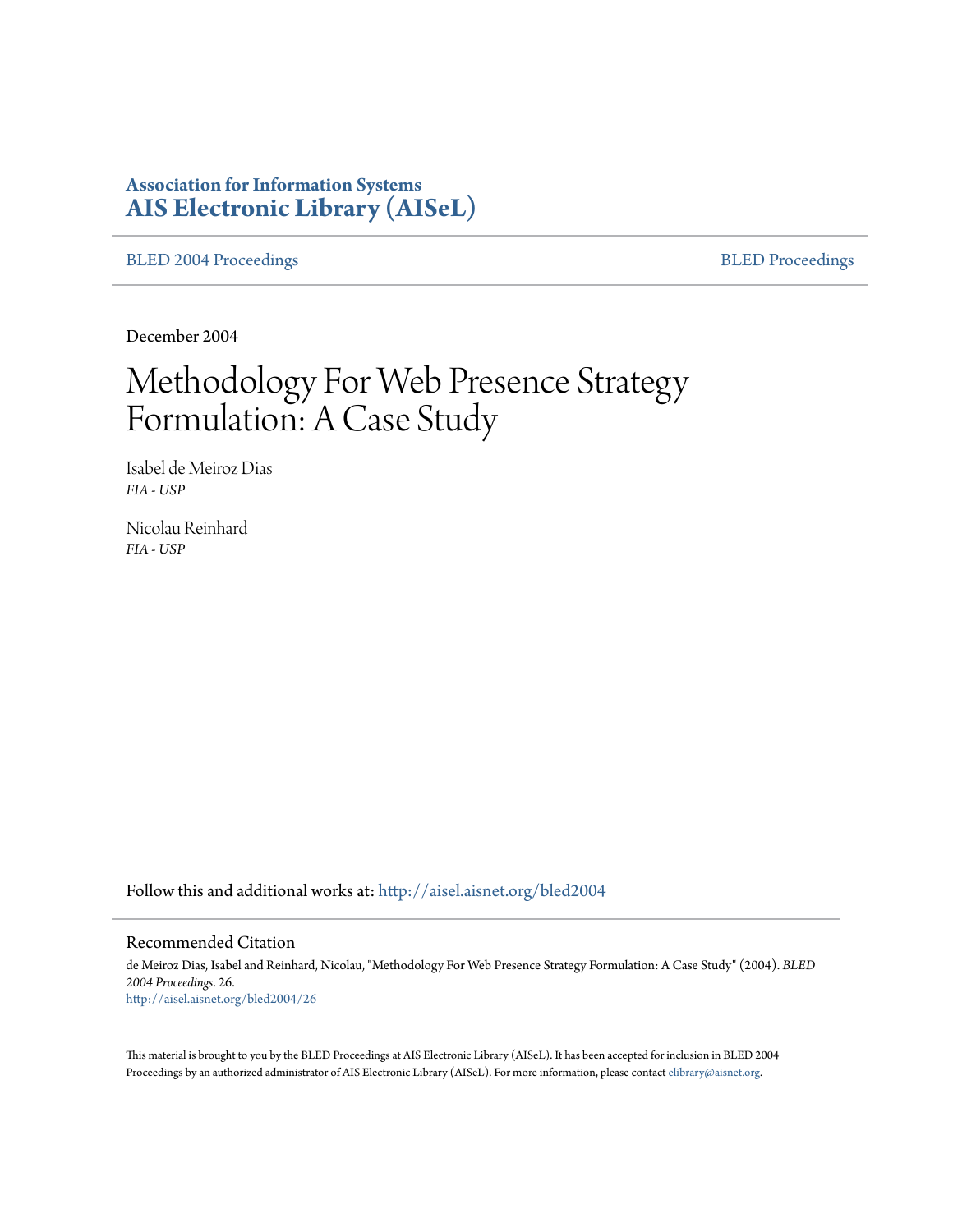## **17th Bled e-Commerce Conference**

#### **e-Global**

Bled, Slovenia, June 21 - 23, 2004

# **Methodology For Web Presence Strategy Formulation: A Case Study**

#### **Isabel de Meiroz Dias, Nicolau Reinhard**

FIA-USP, Brazil meiroz@hotmail.com, reinhard@usp.br

#### **Abstract**

*The objective of this research was to identify how a specific methodology of strategy formulation for the Internet addresses the Business Model concept. We see the Business Model concept as a basis for understanding and exploiting the value creation potential generated by the Internet technological platform (ITP). The main possibilities that the ITP offers organizations are related to the reduction of transaction and coordination costs, which facilitates the forming of strategic networks. In order to take advantage of the ITP , one should seek complementarity between the traditional activities of the organization and those based on the new platform, together with an in-depth revision of processes, searching for steps that may be optimized through the ITP. To understand and exploit the value creation potential, it is convenient to adopt the Business Model concept, analyzed from the point of view of each of the organization's stakeholders. The Business Model as a unit of analysis integrates the different perspectives on value creation that can be found in the theory. The model suggests that the IPT value creation potential depends on four interdependent dimensions: novelty, lock-in, complementarities and efficiency. The case study of the Web Presence Strategy Formulation methodology, by AgenciaClick, an Internet development company in Brazil, describes how this methodology addresses the strategic concepts and analytical methods identified. The business model approach could cover some of the methodology's gaps.* 

#### **1 Introduction**

The dissemination of the Internet and its related technologies represents a paradigm shift for organizations, enabling deep changes in their structures and processes (see, for example, Brynjolfsson, 2000). Although there is a consensus as to the relevance of the new information and telecommunication technologies for organizations, there is still plenty of discussion (for example, Porter, 2001 and Tapscott, 2001) on how organizations can take advantage of those technologies in order to gain competitive advantages.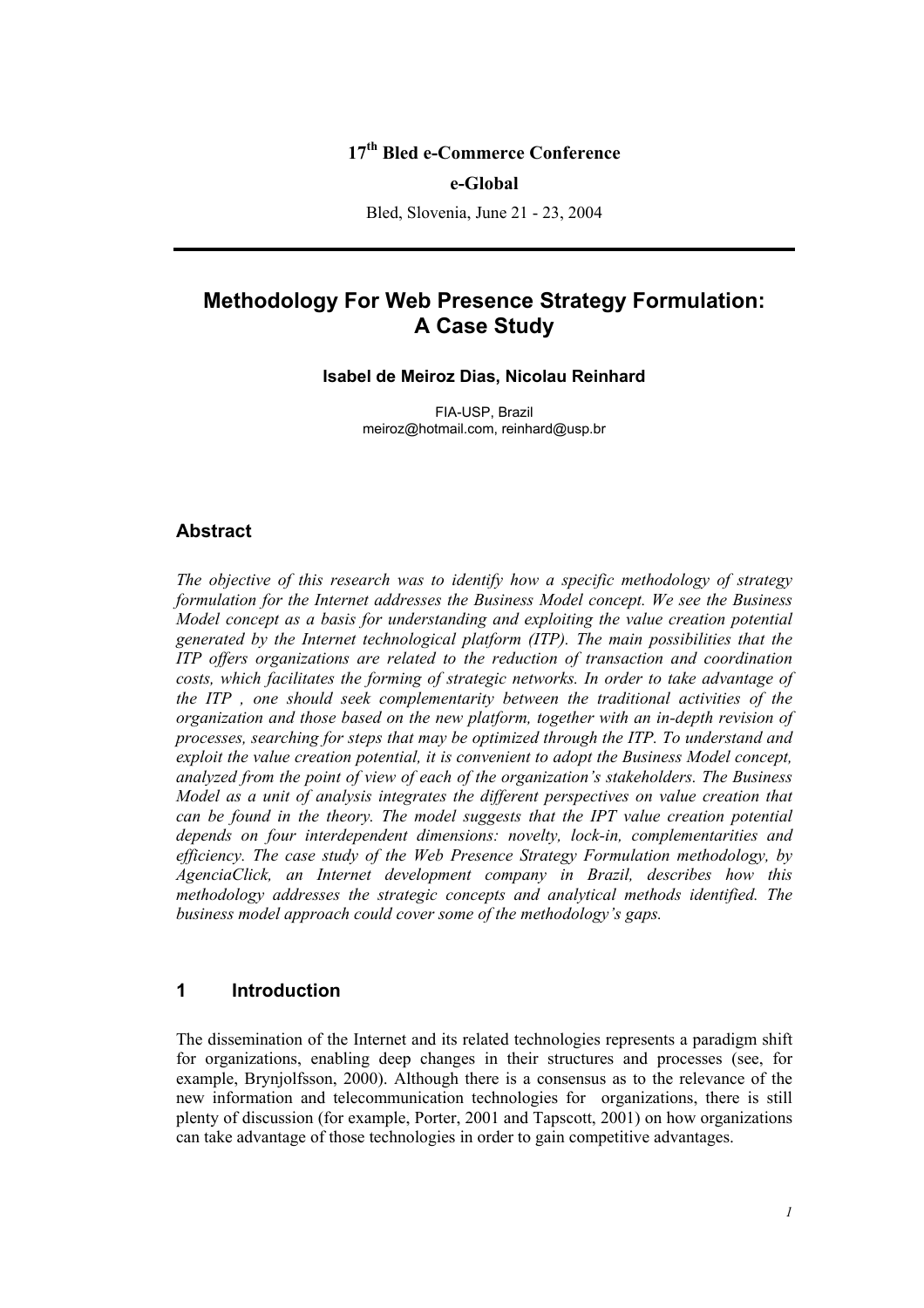Plenty of authors (Tapscott, 2001, Applegate, 2001, Amit and Zott, 2001, among others) believe that the understanding and exploitation of the value creation potential brought by the ITP require the incorporation of new strategic approaches and methods of analysis into the strategy formulation processes.

From a review of those authors' propositions, one can identify strategic approaches and methods of analysis that are not fully covered by the strategy formulation or strategic alignment processes analyzed. That means there are gaps in those processes. In this paper we adopt the Business Model concept (see figure 1) as our framework, as proposed by Amit and Zott (2001). From that we derive strategic approaches and analytical methods that should cover the gaps identified.



*Figure 1: Research Framework: Sources Of Value Creation And The Business Model (Adapted From Amit And Zott, 2001).* 

We then analyze how this framework could be used in the business environment, and whether or not it is consistent with the approaches currently employed by organizations when defining their action plan on the ITP. In order to accomplish this, we chose the Case Study as our research strategy. The case analysis showed that the framework was not only consistent with the strategic approaches and analytical methods actually used by the organization studied, but that it would also complement and enrich those approaches and methods.

# **2 Methodology**

The case of AgenciaClick is a good example of how organizations plan their actions on the ITP. AgenciaClick is a solutions developer that integrates and delivers a complete solution on the ITP for its clients, including institutional websites, e-commerce, content portals, intranets and online advertising. In other words, any kind of relationship through the ITP between a company and any of its stakeholders. The AgenciaClick client base includes C&A, Multibras (Whirlpool), Caixa Economica Federal (state-owned bank) and Globo.com (owned by Globo, one of Brazil's largest media conglomerates).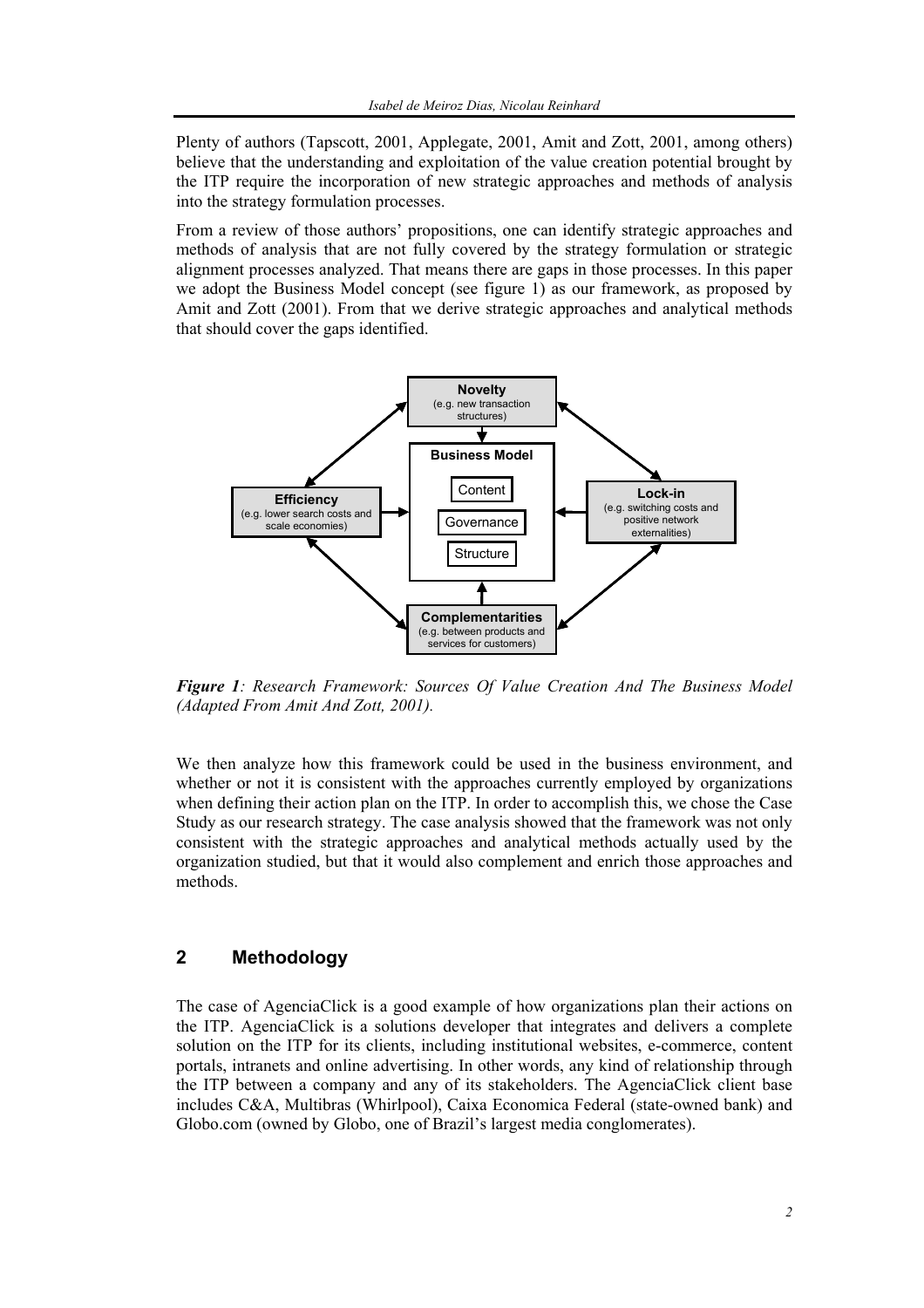One of the services offered by AgenciaClick is the Web Presence Strategy Formulation (WPSF). It consists of providing consulting support to clients that wish to generate or improve an action plan for leveraging the organization' strategy on the ITP.

In this paper, the WPSF, as a representative of a limited universe of formal methodologies for Internet presence strategy formulation, is analyzed in the light of the parameters found in the relevant literature, more specifically, in the Business Model concept. The main objective of the research was to identify the methodology's response to the strategic approaches and methods of analysis required in order to understand and exploit the value creation potential offered by the ITP. It is important to emphasize that our intention is not to analyze the final outcome generated by the methodology, but the process itself, as a set of activities, methods and instruments.

The procedure adopted was the case study (Yin, 1994). The method is appropriate since the objective is to develop hypotheses and proposals for future investigation. Furthermore, the focus is on the examination of contemporary events, which cannot be manipulated. The WPSF is a relevant case for three main reasons: 1. It is a formal, structured methodology that contains descriptive documents and scripts, as well as examples of its implementation; 2. AgenciaClick has used the WPSF in large companies, in various industries (such as media, retail, food & beverage, public services), over a period of at least two years; and 3. AgenciaClick specializes in the ITP and therefore the WPSF was designed specifically for this platform.

Two types of documentation were used in the case study: a formal statement of the methodology, describing its stages and activities, as well as the scripts and models of resulting documents; and documents that were actually delivered to real clients.

# **3 Theory**

# *3.1 Strategic Approaches*

The prescriptive theories of strategy (as Mintzberg and Quinn, 1996 define them) present strategy formulation methodology as a composition of three basic stages: diagnosis (internal and external), current and target situation analyses, and plan generation (Andrews, 1996; Ansoff, 1988).

There are many possible theoretical approaches to the problem of strategy formulation, such as Value Chain Analysis (for example, Porter, 1980, 1985, and 1986); Resource Based Theory, which includes the Dynamic Capabilities Theory (for example, Barney, 1991; Langlois and Foss, 1999; Nelson, 1997; Teece et al., 1997; Hamel and Prahalad, 1994); Strategic Networks (for example, Gulati, et al., 2000; Lorenzoni and Lipparini, 1999; Häcki and Lighton, 2001; Prahalad and Ramaswamy, 2000); and the theories on the Firm's Boundary Choice (Malone et al., 1987; Pindyck and Rubinfeld, 1995; Milgrom and Roberts, 1992; D'aveni and Ravenscraft, 1994), including Transaction Costs Economics (for example, Coase, 1937; Klein et al. 1978; Williamson, 1975, 1985).

Some authors (such as Sannes, 1994 and Earl, 1993) have studied the relationship between information and communication technologies (ICT) and organizational strategy. According to Hackney et al. (2000), the prescriptive approaches to this matter have been proposed in order to promote the alignment of ICT and Information Systems (IS) with the business strategy. These approaches (for example, Andreu, 1992) have the objective of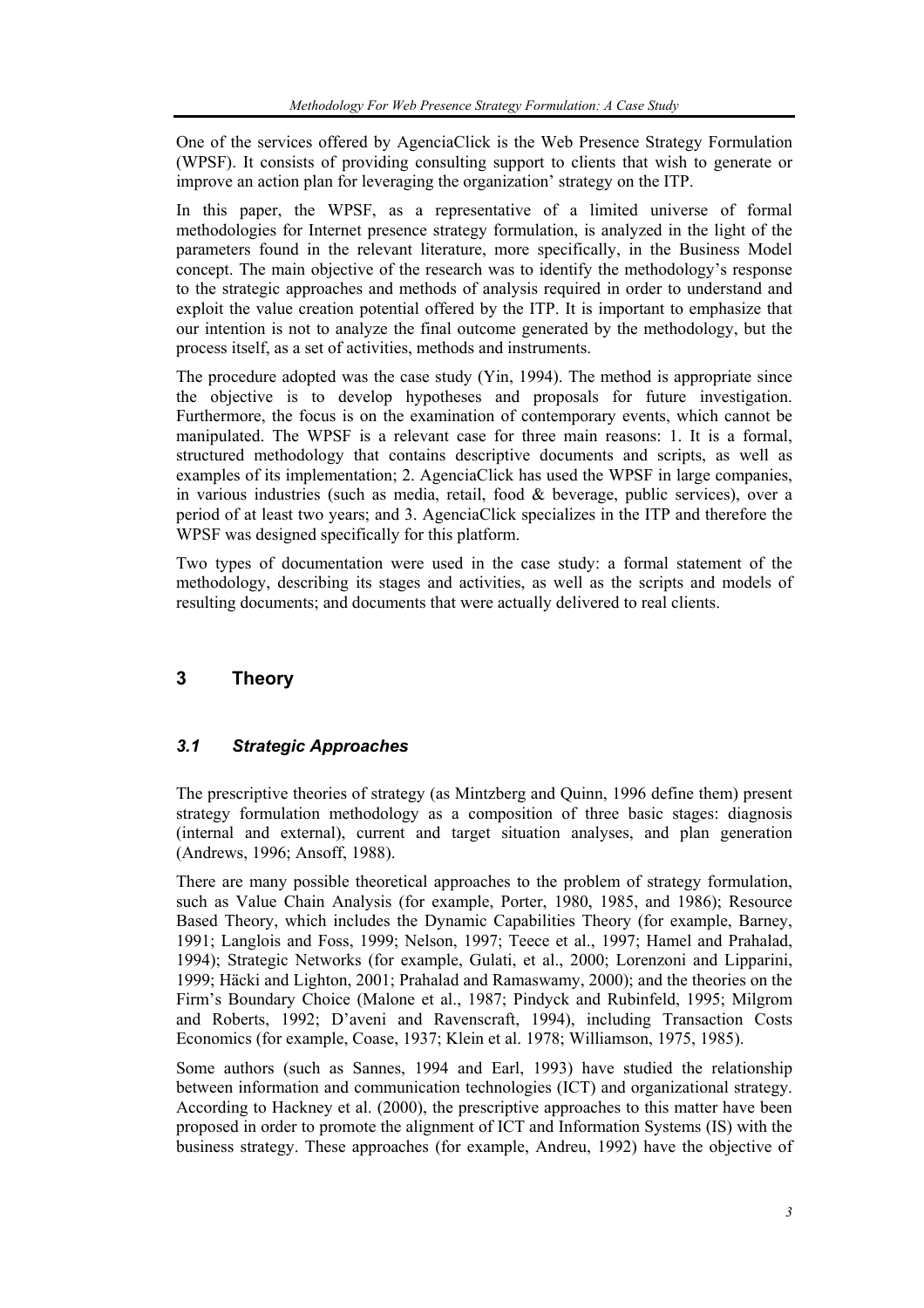identifying the applications that support the business and at the same time drive investments in ICT.

#### *3.2 The Internet Platform*

Applegate (2001) points out certain differences between traditional technologies and those supported by the Internet . The Internet provides new capabilities that were not available before, such as open standards, shared ownership of the network, modular and flexible software and infrastructure and lower cost of development.

The Internet-based technologies make up the Internet Platform (ITP), which offers an infrastructure for transactions and information exchanges between people and companies. According to Albertin (2000), the following components are part of this infrastructure: ecommerce, customer relationship management, supply chain management, knowledge management and business intelligence.

Amit and Zott (2001) summarize the main characteristics of business transactions conducted through the ITP, such as high connectivity, importance of informational goods, high reach (number of people and products reachable quickly and at low cost) and richness of the information (depth and detail of the information that can be accumulated, offered and exchanged by the market participants), support for the establishment of virtual communities, ease of extension of the range of products to include complementary products, and possibility of customization (adaptation initiated by the consumer) and personalization (adaptation initiated by the business). According to the authors, these characteristics, when considered as a whole, have a deep impact on how value creating transactions are structured and conducted.

#### *3.3 The Value Creation Potential Offered By The Internet Platform*

According to Transaction Cost Economics (Coase, 1937; Klein, Crawford and Alchian, 1978; Williamson, 1975, 1985), the choice of an organization's format depends on the costs of the transactions between the buyer and the supplier. Those are called "transaction costs". Whether a product is made by a firm (hierarchy) or is bought from an outside supplier (market) depends on the associated transaction costs. In other words, the degree of vertical integration of a firm would be a function of the transaction costs with the market versus the coordination costs within the firm.

Some authors, such as Amit and Zott (2001), Tapscott (2001), and Malone et al. (1987), believe that one of the main effects of carrying out transactions through the ITP is cutting transaction costs. Together with lowering the direct costs of economic transactions, doing business through the Internet may also lower some indirect costs, such as adverse selection, moral hazard and switching costs.

However, that reduction may not necessarily mean a movement towards the market. Some work (Dias, 2001; Murray, 1999; White, 2000) shows that the ITP can bring major improvements to the efficiency of hierarchical structures, through corporate portals, for example. The main functions of these portals are knowledge management, decision support and cooperative processing, offered to all the organization's employees from a single access point and concerning any information necessary to conduct the business.

If the ITP allows movements towards both markets and hierarchies, it is reasonable to state that this set of tools enables organizations to develop a higher degree of integration,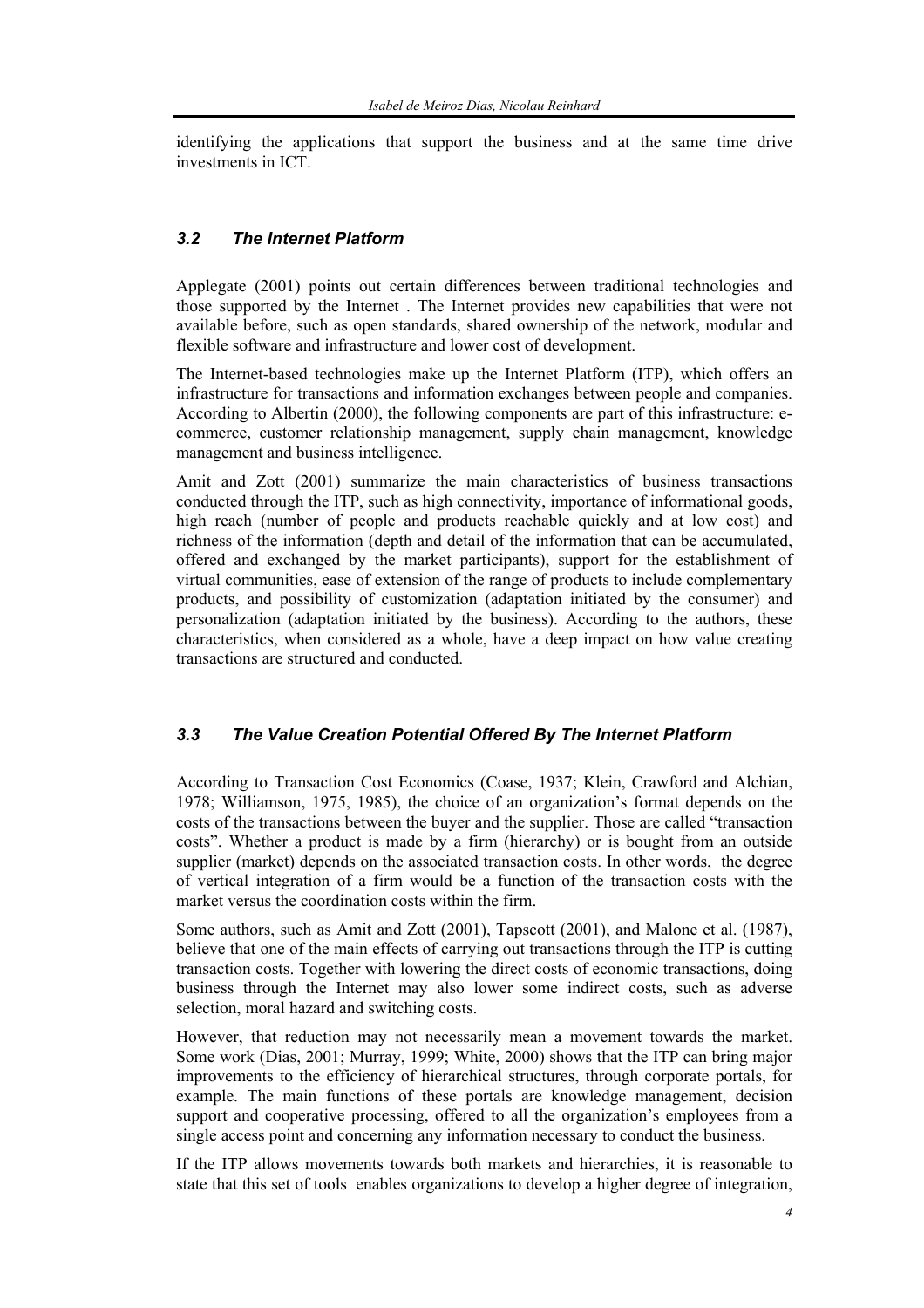internally and externally. The higher degree of integration may take the form of a strategic network, as described by Gulati, *et al*. (2000), among other authors.

The understanding of the possibilities brought by the ITP to organizations leads to the conclusion that, in order to gain competitive advantage through this platform, one must think about it not only as a set of tools, but as a possibility of improving the way of doing business, or even of changing the business itself. The literature points out two important issues one should address in order to take advantage of the ITP:

- The quest for complementarity between the traditional activities of the organization and those based on the new platform (Porter, 2001).
- An in-depth revision of processes, searching for weaknesses, or critical points, that might be optimized via the Internet . That can sometimes imply in part of the organization's activities being established at or shared with a different company (Tapscott, 2001; Hagel III and Singer, 2000). This statement implicitly includes the possibility of strategic networks and it leads one to think about the business model of a company as a competence integrator, focusing on the value proposition to the client and on innovation.

### *3.4 The Business Model Concept As A Framework For Analysis*

Tapscott (2001) states that the strategists need new tools, including strategic concepts and analytical methods, in order to understand and exploit the value creation potential (specially the business networks) of the ITP. That vision is shared by Amit and Zott (2001), who believe that the multitude of value drivers suggested in the literature raise the issue of precisely which sources of value are of particular importance in e-business, and whether unique value drivers can be identified in the context of e-business.

Once the scope and the boundaries of an organization become less clear, as a consequence of higher interdependence, Amit and Zott (2001) propose that strategic analysis should go beyond the traditional idea of the organization as the unit of analysis. They suggest that the emergence of virtual markets reveals new forms of innovation (which they call business model innovations) that call for a shift in strategic thinking towards more integrative, dynamic, adaptive and entrepreneurial strategies. Those authors propose a model that intends to:

- Adopt the perspective of value creation (regardless of whether it is the firm, the customer, or any other participant in the transaction who appropriates that value), and not firm boundaries, regarding the strategy issue;
- Classify the possibilities offered by the ITP in four interrelated dimensions (Novelty, Complementarity, Lock-in and Efficiency);
- Combine and complement various visions about value creation in one unit of analysis, the business model (see table 1).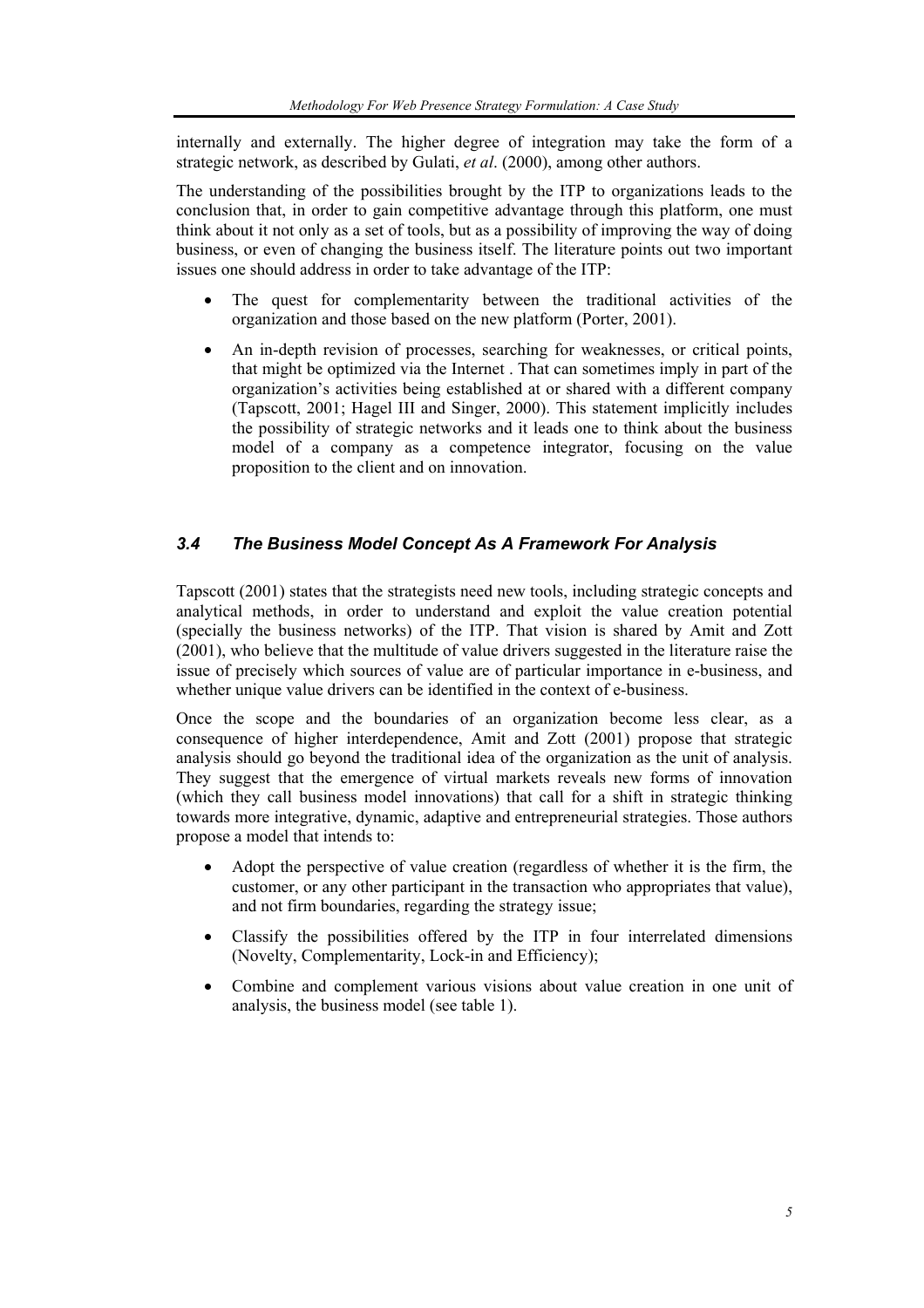| Theory                                                                | Unit of<br>Analysis                           | Source of Value                                                                                                                                                                | <b>Business Model Perspective</b>                                                                                                                                                                                              |
|-----------------------------------------------------------------------|-----------------------------------------------|--------------------------------------------------------------------------------------------------------------------------------------------------------------------------------|--------------------------------------------------------------------------------------------------------------------------------------------------------------------------------------------------------------------------------|
| Theory of<br>Economic<br>Development<br>(e.g., Schumpeter,<br>1934)   | The firm.<br>specifically the<br>entrepreneur | Innovation in products and<br>processes                                                                                                                                        | Innovation may involve new exchange<br>mechanisms and unique transaction<br>methods. Also, innovation is not the<br>only source of value.                                                                                      |
| Value Chain<br>Analysis (e.g.<br>Porter, 1985)                        | Firm                                          | Differentiation along each<br>step of the value chain,<br>through activities resulting in<br>products and services that<br>lower buyers' costs or<br>improve their performance | Concentrates on processes that enable<br>transactions. A business model does<br>not follow the flow of a product from<br>creation to sale, but describes the steps<br>that are performed in order to complete<br>transactions. |
| Resource-based<br>view $(e.g.,$<br>Barney, 1991)                      | The firm's<br>resources and<br>capabilities   | The services rendered by the<br>firm's unique bundle of<br>resources and capabilities                                                                                          | The business model perspective takes<br>into consideration the ways in which<br>resources can be valuable.                                                                                                                     |
| <b>Strategic Network</b><br>Theory (e.g.,<br>Gulati, et al.,<br>2000) | Network                                       | The configuration of the<br>network in terms of density<br>and centrality, as well as its<br>size and the heterogeneity of<br>its ties have an impact on<br>value creation.    | The business model perspective views<br>inter-company cooperative<br>arrangements as necessary elements<br>for the firm's ability to enable<br>profitable transactions                                                         |
| <b>Transaction Costs</b><br>Economics (e. g.,<br>Williamson,<br>1975) | Transaction                                   | Identifies transaction<br>efficiency as a major source<br>of value, as enhanced<br>efficiency reduces costs.                                                                   | In addition to efficiency enhancements<br>there are additional factors that<br>contribute to value creation (novelty,<br>lock-in of customers, and<br>complementarities)                                                       |

|  |  |  |  |  |  |  | <b>Table 1:</b> Theories On Value Creation And The Business Model Perspective |
|--|--|--|--|--|--|--|-------------------------------------------------------------------------------|
|--|--|--|--|--|--|--|-------------------------------------------------------------------------------|

*Adapted from Amit and Zott, 2001* 

The expression "business model" has been widely used, especially in nonacademic literature, without any rigor as to its definition and often being confused with "revenue model". In this article we adopt the definition of Amit and Zott (2001, p.511): "A business model depicts the content, structure, and governance of transactions designed so as to create value through the exploitation of business opportunities".

#### *3.5 Strategic Approaches And Analytical Methods*

To carry out the case study, we assumed that, in order to understand and exploit the value creation potential brought by the ITP, the following strategic approaches (i.e., the premises for designing an organization' strategy) are necessary:

- Focus on value creation;
- Use of the Business Model (which depicts the content, governance and structures of transactions) as the unit of analysis;
- Analysis of the four value drivers of the ITP (Novelty, Lock-in, Complementarity and Efficiency); and
- Adoption of the perspective of the organization's stakeholders.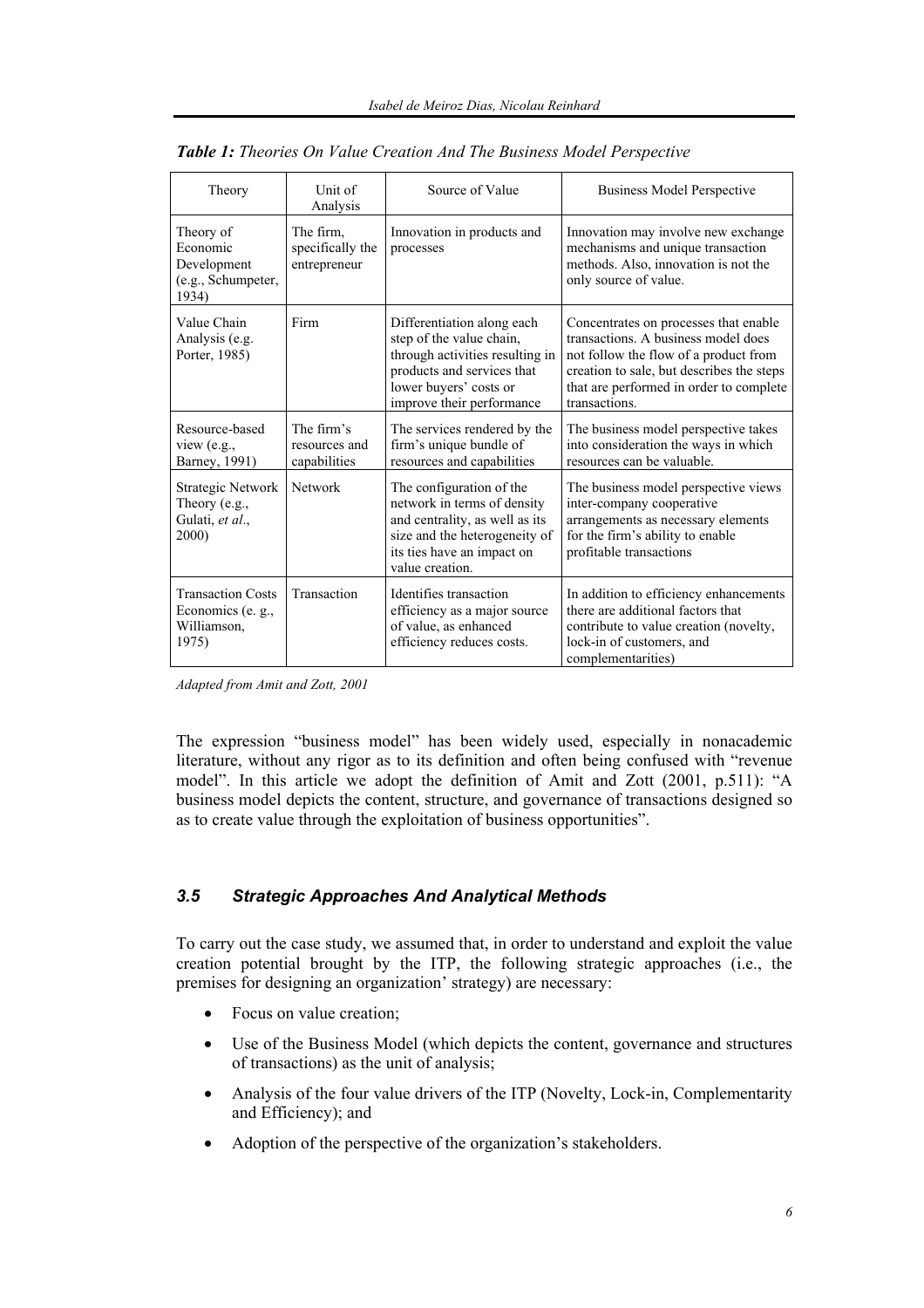From the strategic approaches adopted, it follows that the analytical methods (which are the actual instruments used to design the organization' strategy) should:

- 1. Identify, in the organization for which the web presence strategy is being formulated, the way in which participants in a transaction make that transaction possible. That means to analyze the content, structure and governance of transactions (analysis of the current business model of the organization);
- 2. Identify how value is created in the process of the transaction. That means checking whether there is an opportunity for creating value with the support of the ITP (analysis of the current value creation process);
- 3. Propose a new business model (describing the content, structure and governance of the transactions) capable of exploiting value creation potential via the ITP (with regard to efficiency, complementarities, lock-in and novelty).

Along with these three conditions, the analytical methods must also take into consideration the relationships of organizations with each one of their stakeholders. For example, the development of a closer relationship with clients certainly has an impact on the content and governance of the business model (Prahalad and Ramaswamy, 2000).

# **4 Case Study**

The case study focused on analyzing how the strategic approaches and analytical methods described above were taken into account by the WPSF. The following steps were taken:

- *1.* Identifying the WPSF approach to Business Model Identification. Does the WPSF contain instruments to analyze the content, structure and governance of the transactions of the organization with each of its stakeholders?
- *2.* Identifying the WPSF approach to Value Creation Identification. Does the WPSF contain instruments to check whether there are opportunities for value creation supported by the ITP?
- *3.* Identifying the WPSF approach to the Exploitation of Value Creation Potential. Does the WPSF contain instruments that support the proposition of a business model that exploits the value creation potential of the ITP (regarding efficiency, complementarities, lock-in and novelty) for each of the organization's stakeholders?

# *4.1 The Web Presence Strategy Formulation (WPSF)*

AgenciaClick's work is based on a methodological framework that should guide all of the company's processes, from planning to implementation, and every activity involved in carrying out a project supported by the ITP (Dias, 2002).

A part of this framework is the Presence Development Methodology, which is divided into five phases: Strategy Formulation (the WPSF), Design, Construction, Launch and Evolution.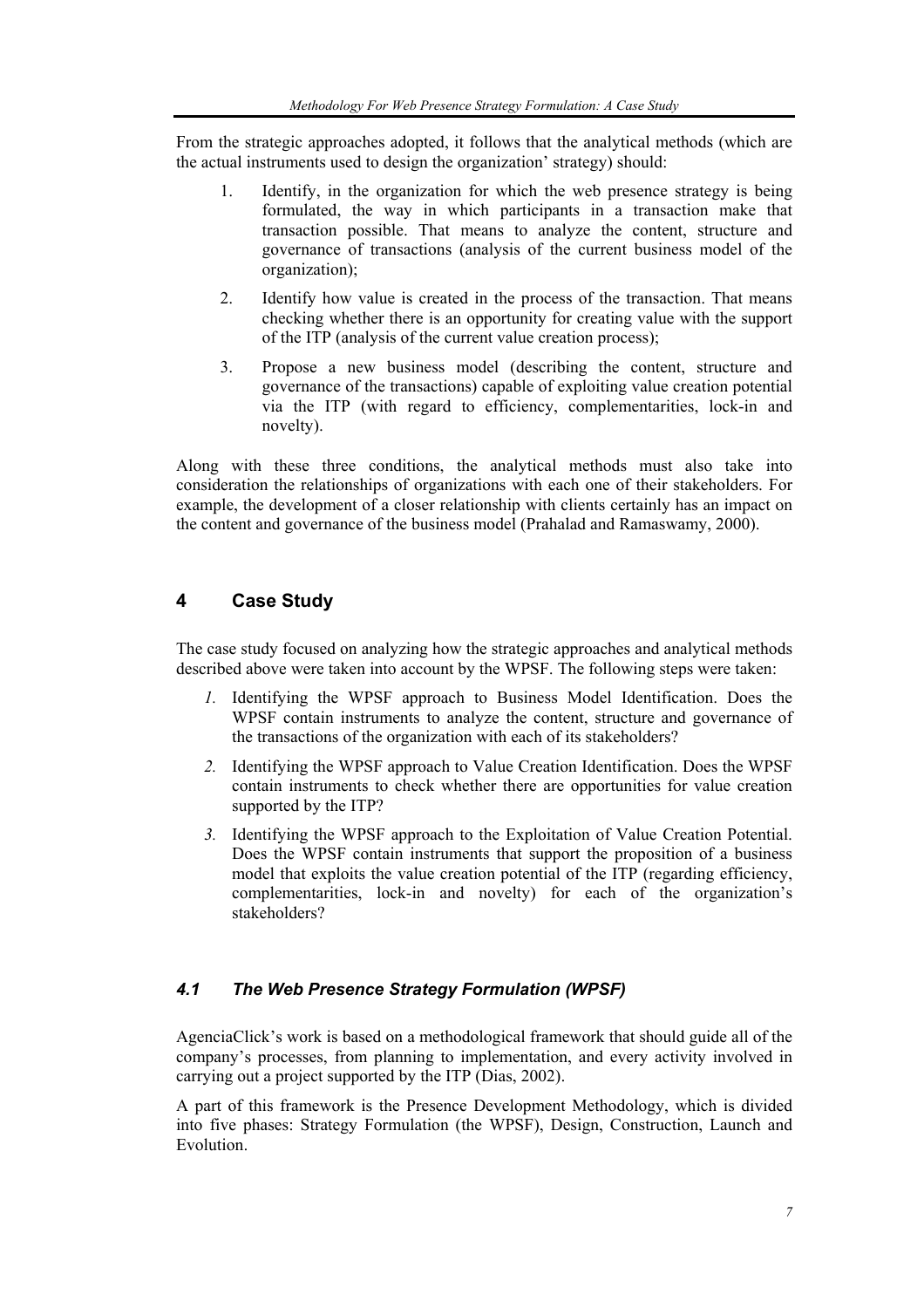The main objective of the WPSF is to generate an action plan that uses the ITP to leverage the client's business strategy (see table 2). After the WPSF, other processes take place, such as the setting-up of a virtual store or a corporate portal. The WPSF occurs in three stages: Diagnosis, Analysis and Delivery.

| <b>Stage</b> | Activities                                    |
|--------------|-----------------------------------------------|
| 1. Diagnosis | Presentation<br>$\mathbf{1}$                  |
|              | Mapping processes and information flows<br>2. |
|              | 3.<br>Mapping current web presence            |
|              | Benchmarking<br>4.                            |
|              | Study of the environment<br>5.                |
| 2. Analysis  | Consolidation                                 |
|              | 2.<br>Theoretical reference application       |
|              | Presence architecture elaboration<br>3.       |
|              | Scope matrix preparation<br>4.                |
| 3. Delivery  | Prioritization<br>1.                          |
|              | 2.<br>Approval                                |
|              | 3.<br>Final Report                            |

*Table 2: The Stages And Activities Of The WPSF* 

#### *4.2 Business Model Identification*

The Business Model Identification consists of mapping the main processes through which a certain organization and its stakeholders make transactions possible.

The WPSF allows the identification of the organization's business model in the following ways:

- Asking the company's upper management directly. During the activity called "Presentation", information on the organization's main products and services is collected, as well as critical factors in the business and the current and target situations (in which direction the organization intends to evolve). It is thus possible to recognize how the company generates value for its client, i.e., the content of the transactions.
- Detailing the organization's main processes and information flows, as described by line managers. When appropriate, those processes are mapped and documented more rigorously.
- Analyzing reports and surveys about consumers and how they interact with the company's products and services.
- Understanding the current stage of the company's online activities by directly observing the actions currently carried out by the organization (such as the websites it keeps) and identifying strengths and weaknesses.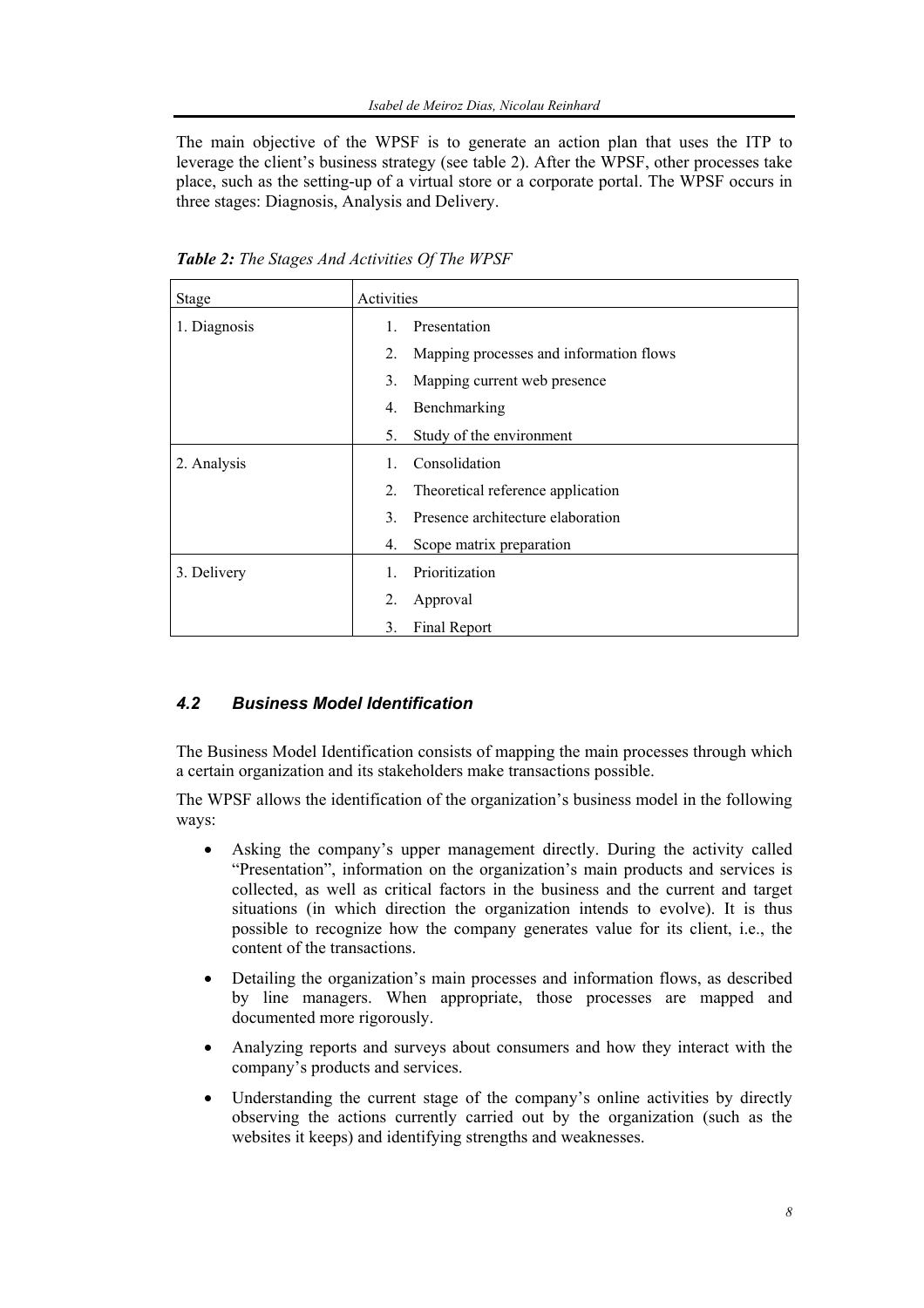All things considered, it is our understanding that the WPSF contains mechanisms to identify the business model for each one of the stakeholders. Using the described mechanisms, the WPSF identifies the structure of the organization and how this structure relates to internal and external stakeholders, i.e., the main processes and flows of information. Additionally, the company's environment is analyzed, in order to understand the structure of the industry.

### *4.3 Identification Of Value Creation Identificatio*

Regarding the identification of value creation, the stakeholder-oriented approach is the main difference of the WPSF. It enables one to understand how value is created in each transaction. The stakeholder-oriented approach means that, instead of analyzing the processes and information flows of each of the organization's departments, the WPSF analyses all the processes and information flows related to one group of stakeholders, such as the clients, for instance. This reflects a shift in perspective.

In the Diagnosis' Stage, the WPSF presents instruments for mapping how value is created in transaction processes. They are the same as we have described above (Business Model identification). Not only the current situation (in terms of the business model and value drivers) but also the target situation are identified. Thus, the perception of the organization about its value drivers becomes explicit.

The external diagnosis is carried out through "Benchmarking", a process whereby the AgenciaClick's team lists and analyses the best practices in the industry (or in reference industries), and "Study of the Environment", which should identify successful business models in the industry and how they take advantage of the ITP. The results of these activities highlight the absence of structure in the model of analysis. Examples of those documents (Dias, 2002) clearly reveal that they are mostly descriptive. The WPSF leaves more elaborate analysis to more advanced stages. However, during the data collection process, important information about the value drivers in the industry may be left behind.

The WPSF contains mechanisms for identifying how value is created in each transaction. However, the lack of a structured model of analysis may result in some opportunities for value creation supported by the ITP failing to be considered.

# *4.4 Exploitation Of The Potential For Value Creation*

The identification of the business model and of value creation processes and opportunities should be the basis of a coherent action plan.

After the Diagnosis, all the information collected is analyzed from the perspective of a theoretical reference. There is a concern about the theoretical foundation, as observed in the conceptual models presented as examples (Dias, 2002). However, a different reference is used for each organization.

Although that situation allows better customization of the WPSF to each client, it also highlights dependence on the personal expertise of the consultants. This raises the risk of some opportunities being left behind. The dependence on human resources is characteristic of any methodology. Still, the absence of conceptual references in the WPSF implies that a process guided by it might yield a great disparity of results.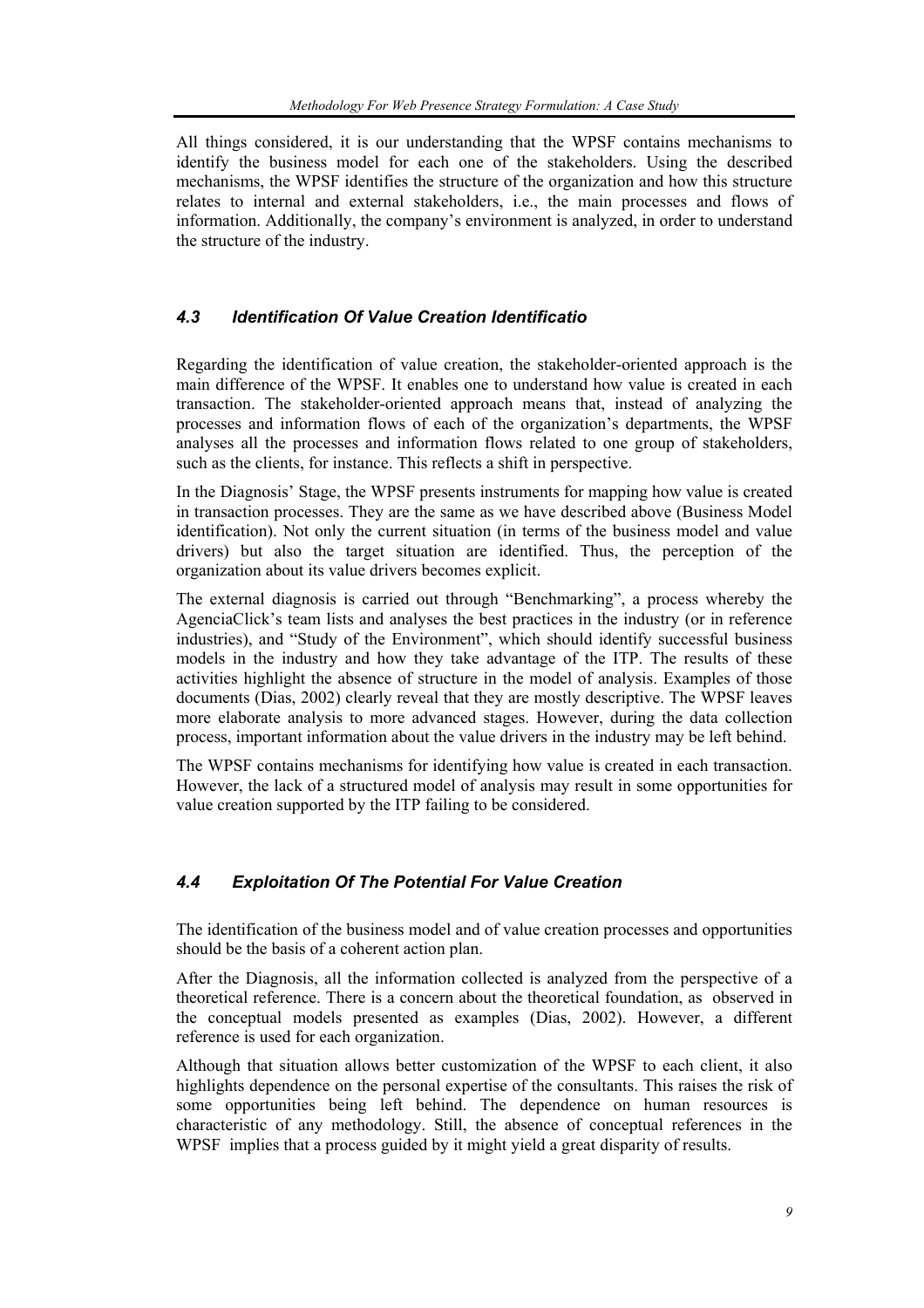The document that formalizes the main propositions to the client is a conceptual model called "Presence Architecture". This model should include all contact points and the nature of the relationships established via the ITP with each of the organization's stakeholders. The strong orientation of the Presence Architecture for the organizations' stakeholders offers the organization as a whole broader exploitation of the possibilities of the ITP. That allows the WPSF to be targeted at only one of the stakeholders of an organization. For example, the WPSF process may be carried out only with regard to the internal stakeholders of the organization (its employees), and then have as a final result a Corporate Portal action plan.

Furthermore, the stakeholders approach emphasizes the interdependence of the organization's actions on the ITP. For example, an e-commerce action has an impact on all of the organization's stakeholders: consumers, employees, suppliers, and partners. Even if the focus of the WPSF is a specific action, it will still guarantee that the resulting strategy takes into consideration all stakeholders involved.

The fact that the WPSF starts with a given business strategy is at the same time a limitation and an advantage. Having a strategy as a starting point enables a better understanding of what the organization believes are its value drivers However, it limits the potential propositions, given that the business strategy of the organization will hardly be rejected as a result of the WPSF. After all, the purpose of the WPSF is to *leverage* the business strategy rather than to *formulate* it. But the WPSF will not necessarily generate only incremental propositions. Although it is bound to a given strategy, the analysis of the opportunities enabled by the ITP may lead to recommendations that, if implemented, should redefine the business.

The WPSF contains instruments that support the proposition of a business model exploiting the value creation potential of the ITP for each of the organization's stakeholders. However, the lack of a framework, which hinders the identification of the value creation processes, can be an obstacle to the full consideration of opportunities offered by the ITP.

# **5 Additional Considerations And Recommendations**

This paper is based on the premise that there are gaps in the strategy formulation and strategic alignment processes analyzed. These gaps imply that the opportunities offered by the ITP may not be fully identified through those processes. Using the Business Model concept as a framework, we derive strategic approaches and analytical methods that should cover the gaps identified.

The process of WPSF, representing a limited universe of formal methodologies for the formulation of an Internet presence strategy, was then analyzed according to the framework. We checked whether the WPSF incorporates the strategic approaches and analytical methods that allow the understanding and exploitation of possibilities offered by the ITP.

We found that although the WPSF already includes many of those approaches and methods, what it lacks is precisely a stronger theoretical framework. The absence of a unifying model brings inconsistencies to the WPSF, in that it complicates the full consideration of the opportunities offered by the ITP, especially during the Diagnosis and Analysis stages. It might be useful to incorporate a rougher analysis framework to the WPSF. The Business Model concept could be that framework.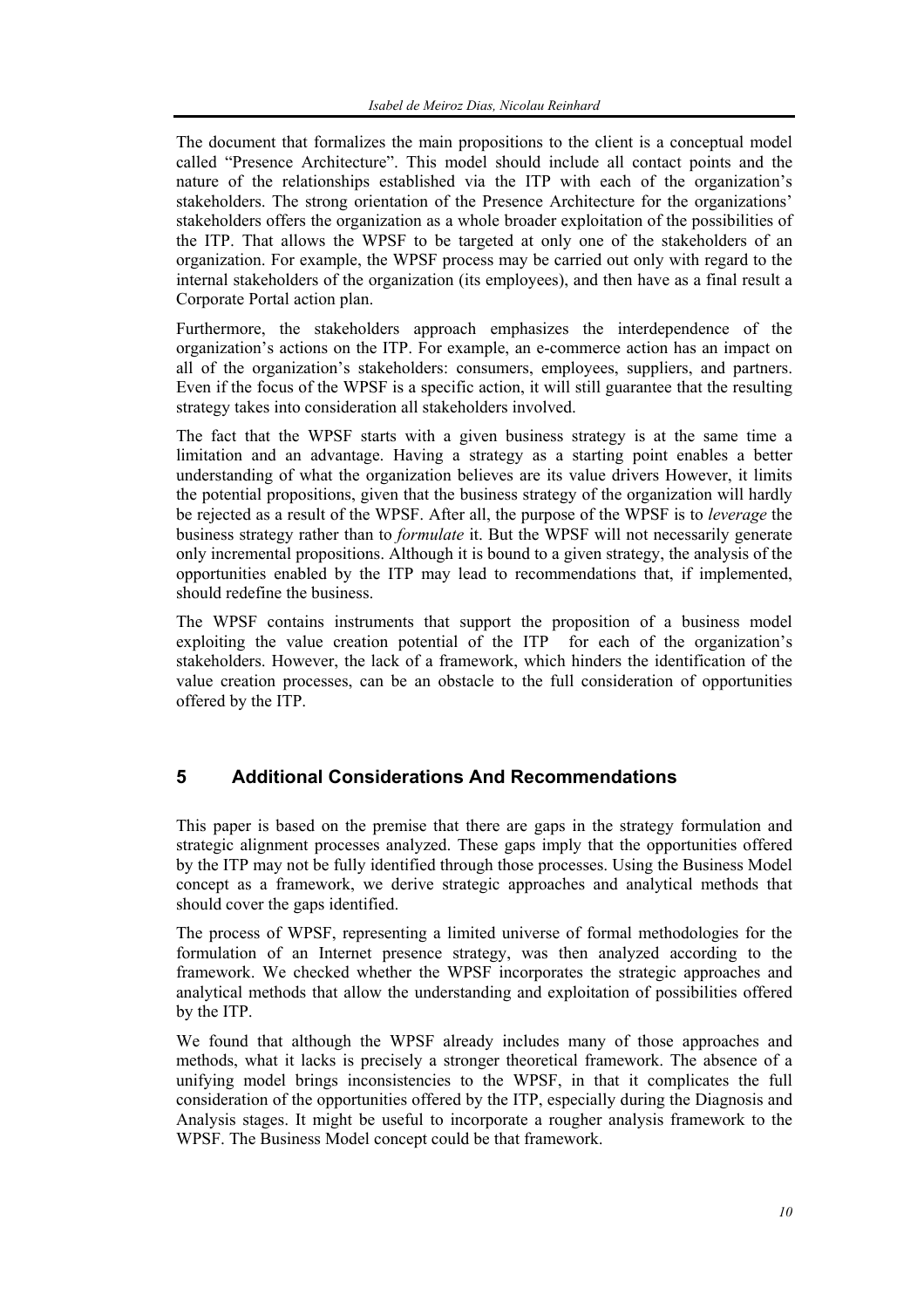#### **References**

- Albertin, A. L., (2000): "Comércio Eletrônico: modelo, aspectos e contribuições de sua aplicação," Atlas, São Paulo.
- Amit, R.; Zott, C., (2001): Value Creation in E-Business, Strategic Management Journal, Vol.22, (Jun/Jul), pp. 493-520.
- Andreu, R., Ricart, J. E., Valor, J., (1992): "Information Systems Strategic Planning a source of competitive advantage," NCC Blackwell LTD., Oxford.
- Andrews, K. R., (1996): The Concept of Corporate Strategy, "The Strategy Process," Mintzberg, H. and Quinn, J. B., (orgs.), Prentice Hall, New Jersey.
- Ansoff, H. I., (1988): "The New Corporate Strategy," Wiley, New York.
- Applegate, L. M., (2001): E-Business Models. Making Sense of the Internet Business Landscape, "Information Technology and the Future Enterprise. New Models for Managers," Dikson, G. W. and Desanctis, G. (eds.), Prentice Hall, New Jersey.
- Barney, J.B., (1991): Firms resources and sustained competitive advantage, Journal of Management, Vol. 17, pp. 99-120.
- Brynjolfsson, E., Kahin, B. (eds.), (2001): "Understanding the digital economy: data, tools, and research," MIT press, Cambridge.
- Coase, R. H., (1937): The Nature of the Firm, "The Nature of the Firm," Williamson O. E. and Winter S. G., (eds.), (1991), Oxford University Press, New York.
- D'Aveni, R. A.; Ravenscraft, D. J., (1994): Economies of Integration versus Bureaucracy Costs: Does Vertical Integration Improve Performance?, Academy of Management Journal, Vol. 17, No. 5, pp. 1167-1206.
- Dias, C. A., (2001): Portal corporativo: conceitos e características, Revista Ciência da Informação, Vol. 30, No. 1, (Jan./Apr.), pp. 50-60.
- Dias, I. M., (2002): Metodologia para Formulação de Estratégias de Presença na Internet: Um Estudo de Caso. MSc Thesis, FEA/USP, São Paulo.
- Earl, M. J., (1993): Experiences in Strategic Information Systems Planning, Management Information Systems Quarterly, Vol.17, No. 1, pp. 1-24.
- Gulati, R.; Nohria, N.; Zaheer, A., (2000): Strategic Networks, Strategic Management Journal, Vol.21, No.3, pp. 203-215.
- Häcki, R., Lighton, J. The future of the networked company, The McKinsey Quarterly, 3, (2001), pp. 26-39.
- Hackney, R.; Burn, J.; Dhillon, G., (2000): Challenging Assumptions for Strategic Information Systems Planning: Theoretical Perspectives, Communications of the Association for Information Systems, Vol. 3, No. 9, April.
- Hagel III, J. and Singer, M., (2000): Unbundling the corporation, The McKinsey Quarterly, No. 3.
- Hamel, G.; Prahalad, C. K., (1994): "Competing for the future," Harvard Business School Press, Boston.
- Klein, B., Crawford, R.; and Alchian, A., (1978): Vertical integration, appropriable rents and the competitive contracting process, Journal of Law and Economics, No. 21, pp. 297-231.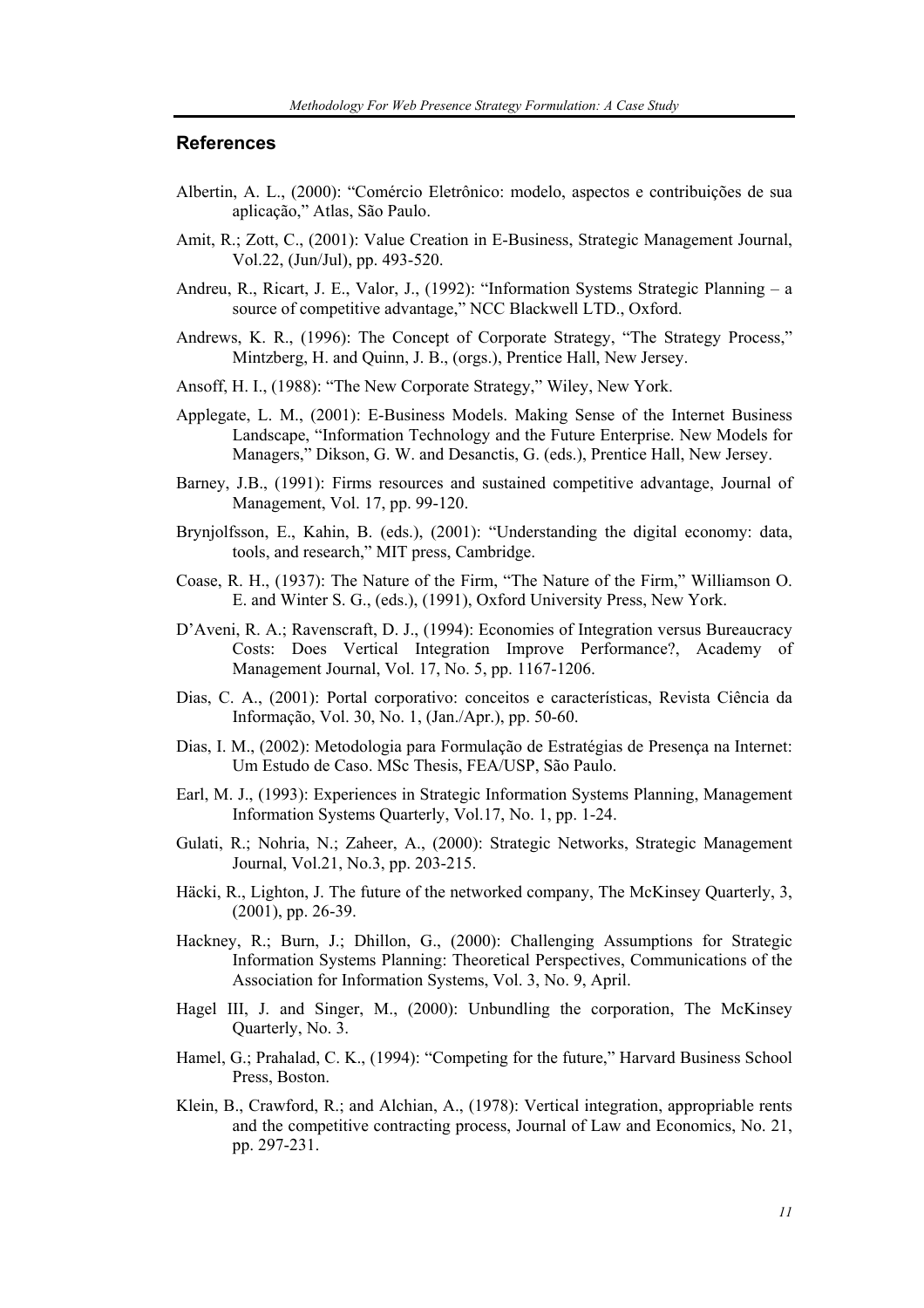- Langlois, R. N. and Foss, N. J., (1999): Capabilities and Governance: The Rebirth of Production in the Theory of Economic Organization, Kyklos, Vol. 52, No. 2, pp. 201-218.
- Lorenzoni, G. and Lipparini, A., (1999): The leveraging of interfirm relationships as a distinctive organizational capability: a longitudinal study, Strategic Management Journal, Vol. 20, No. 4, pp. 317-338.
- Malone, T. W.; Yates, J.; and Benjamin, R. I., (1987): Electronic Markets and Electronic Hierarchies. Communications of the ACM, Vol. 30, No. 6, pp. 484-497.
- Milgrom, P. and Roberts, J. (1992): Economics, organizations, and management. Prentice-Hall, New Jersey.
- Mintzberg, H. and Quinn, J. B. (orgs.), (1996): The Strategy Process. Prentice Hall: New Jersey.
- Murray, G., (1999): The portal is the desktop, Intraspect, (May/ Jun,) [online]. [http://www.groupcomputing.com/back\_issues/1999/mayjune1999/mayjune1999. html].
- Nelson, R. R., (1997): Why do firms differ, and how does it matter?, "Resources, Firms and Strategies: A Reader in the Resource Based Perspective," Foss, N. J., (ed.), Oxford Management Readers, Oxford.
- Pindyck, R. S. and Rubinfeld, D. L., (1995): "Microeconomics," Prentice Hall, New Jersey.
- Porter, M. E., (1980): "Competitive Strategy: Techniques for Analyzing Industries and Competitors", Free Press, New York.
- Porter, M. E., (1985): "Competitive Advantage: Creating and Sustaining Superior Performance," Free Press, New York.
- Porter, M. E., (2001): Strategy and the Internet. Harvard Business Review, Vol. 79, No. 3, pp. 63-78.
- Prahalad, C. K., e Ramaswamy, V., (2000): Co-opting Customer Competence, Harvard Business Review, Vol. 78, No. 1, pp. 79-87.
- Quinn, J. B., (1996): Strategies for Change. "The Strategy Process", Mintzberg, H., Quinn, J. B. (orgs.), Prentice Hall, New Jersey.
- Sannes, R., (1994): Aligning Information Services and Business Needs: A Framework for Mapping Research Approaches, "Proceedings of NOKOBIT 1994", Berger: NHH, (Jun. 16-17), Christensen G. E., Elvenes B. O. (eds.), pp. 309 – 338.
- Schumpeter J. A., (1934): "The Theory of Economic Development: An Inquiry into Profits, Capital, Credit, Interest, and the Business Cycle," Harvard University Press, Cambridge (MA).
- Tapscott, D., (2001): Rethinking Strategy in a Networked World (or Why Michael Porter is Wrong about the Internet. Strategy+Business, Vol. 26,  $3<sup>rd</sup>$  qtr.
- Teece, D. J.; Pisano, G.; Shuen, A., (1997): Dynamic Capabilities and Strategic Management. [Working Paper, 1992.], Strategic Management Journal, Vol. 20, pp. 509-533.
- White, C., (2000): The enterprise information portal marketplace, Decision processing brief, DP-99-01, Database Associates International, Morgan Hill (CA). [http://www.decisionprocessing.com/papers/eip1.doc].